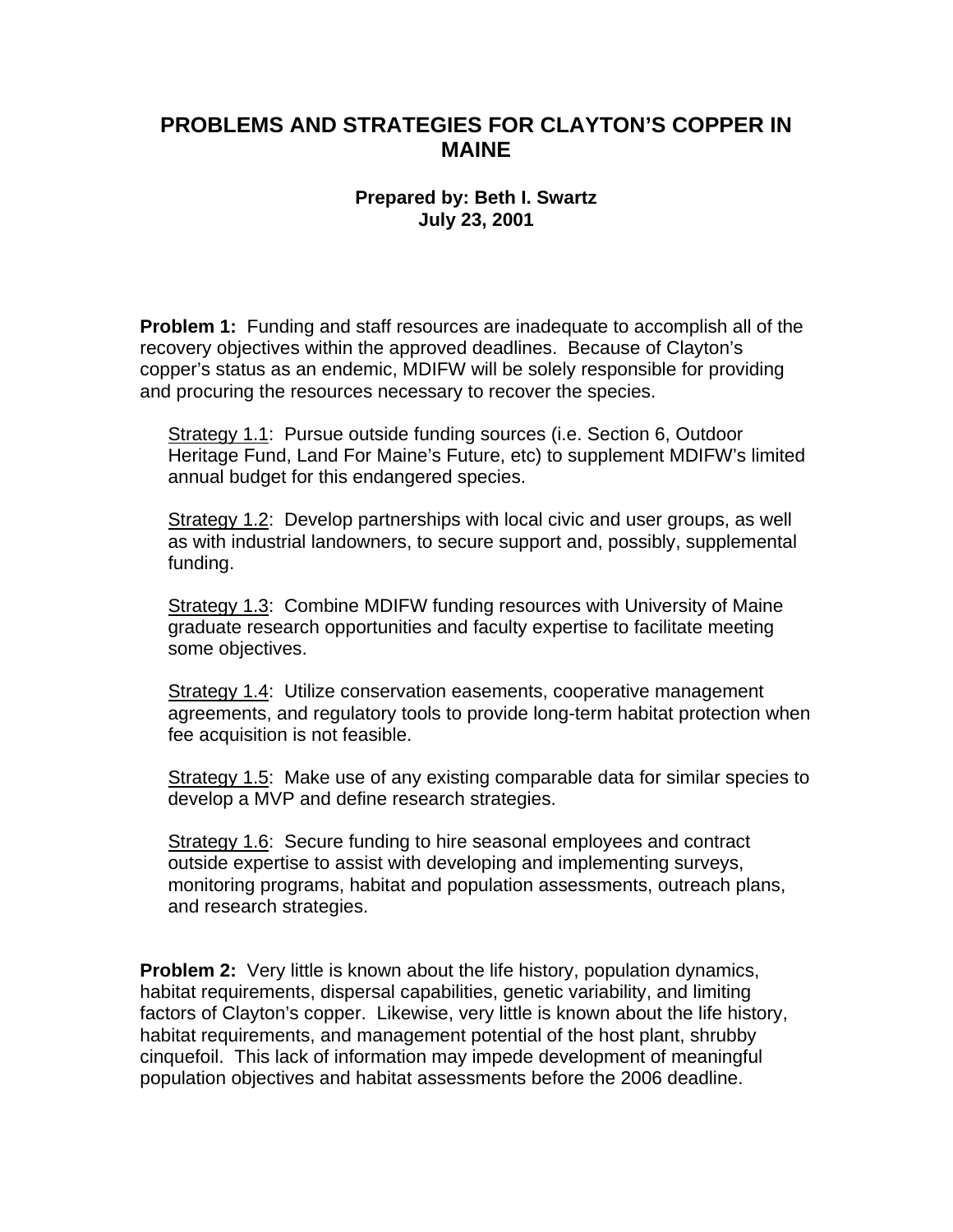Strategy 2.1: Optimize opportunities through grant work or graduate research partnerships at the University of Maine to determine priority life history and limiting factors for the Clayton's copper and shrubby cinquefoil.

Strategy 2.2: Apply comparable data for similar or related organisms to developing a temporary working MVP and interim habitat assessment.

Strategy 2.3: Where comparable data are lacking, prioritize and secure funding for determining the most important data input for developing a working MVP, habitat quality assessment, and research strategies.

**Problem 3:** Habitats supporting Clayton's copper are subject to both natural (i.e. flooding by beaver, succession, etc.) and human-induced (i.e. impoundments, irrigation, etc.) alterations, which may affect populations of the butterfly and host plant, or degrade habitat quality on a temporary or permanent basis.

Strategy 3.1: Inform landowners and municipalities of the presence and conservation needs of Clayton's copper and its habitat. Encourage site monitoring and stewardship.

Strategy 3.2: Provide long-term habitat protection through cooperative management agreements, acquisition, or regulation.

Strategy 3.3: Develop an annual site-monitoring program to verify habitat status and determine management needs.

**Problem 4:** Habitat quality at a few sites, including the largest population of Clayton's copper, is compromised by natural succession.

Strategy 4.1: Develop cooperative management agreements with private landowners to remove competing vegetation and improve cinquefoil stands.

Strategy 4.2: On sites owned by MDIFW, identify habitat management for Clayton's copper as a top priority, and implement management actions as soon as possible.

**Problem 5:** The genetic uniqueness of Clayton's copper as a distinct subspecies has never been quantified. Therefore, its status as a rare endemic is not assured.

Strategy 5.1: Secure funding and research partnerships to determine the genetic validity of Clayton's copper. Identify and quantify the morphological